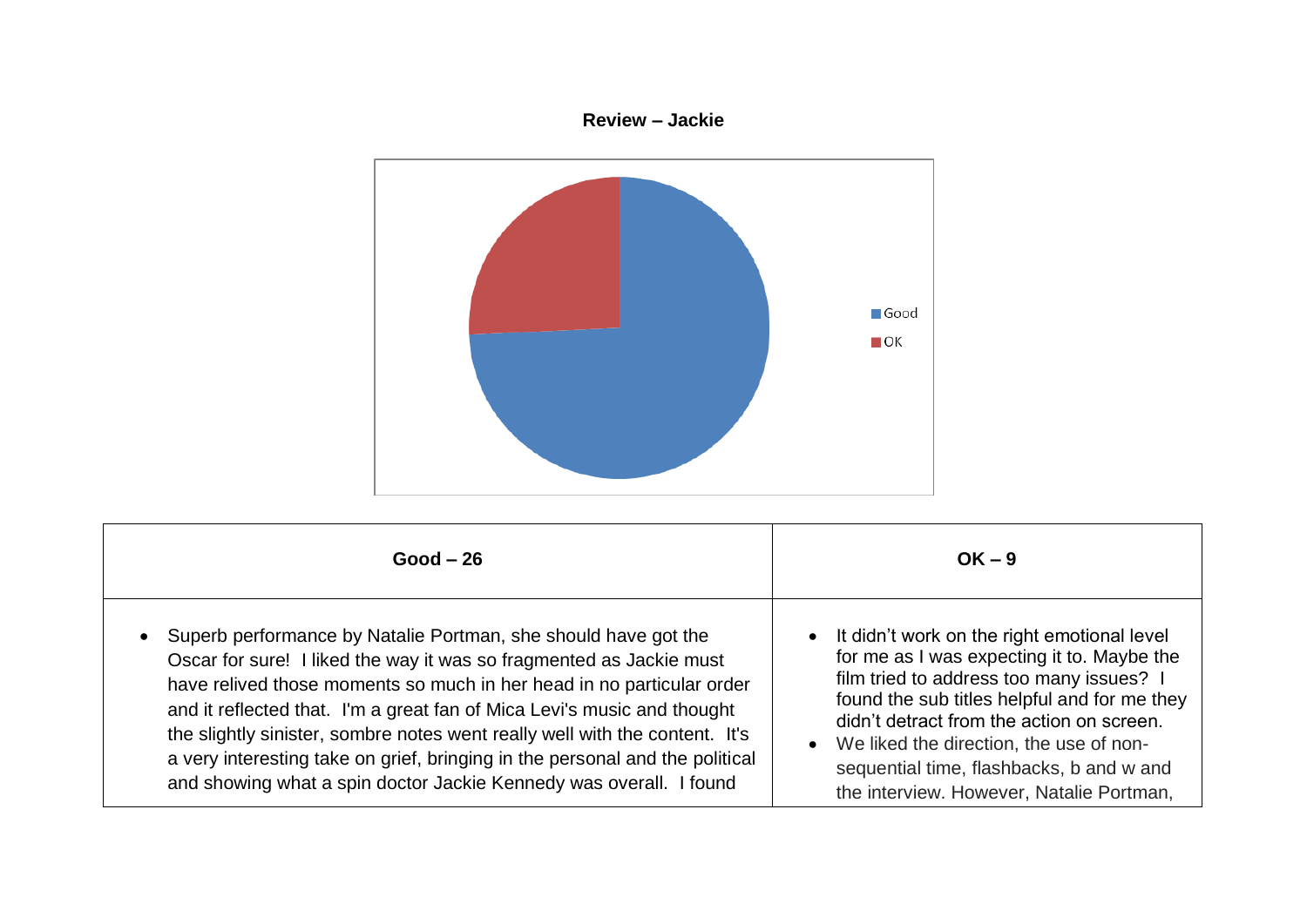the subtitles annoying but am happy to put up with them if it helps the film's accessibility.

- Depending on what 'it' is (the film itself or the screening), I'd rate it as either good or poor. In itself, I think Jackie was probably a very good film, it was completely ruined by the subtitles, which were distracting, intrusive and annoying from start to finish. The unusually small screen ratio (1.33:1) was totally unsuited for subtitles, which meant they often obscured the main focus of the scene - such as a row of cars or Jackie's face at an important moment. They were also irritatingly inconsistent why have one instance of ICAR DOOR OPENSI and no instances of [TELEPHONE RINGS]? Even worse, at times they were unintentionally funny, which often spoiled the mood - did we really need [CLASSICAL MUSIC PLAYING] under a scene of an orchestra performing? Or [WRITING] under a scene of a journalist making notes in a notebook? In future, I think we should be given advance warning of showing English subtitles for an English-speaking film as it will give us the opportunity to avoid it and borrow the DVD instead. Now I'll get off my soapbox.
- I didn't know too much about her story so I found it interesting. Good idea for subtitles last night. I have had trouble in the past understanding although I was OK last night.
- Excellent. Moving portrayal of the First Lady. The fragile nature of her character and her position in White House society really came across. I found the subtitles unnecessary and distracting.
- Very good. I was delighted to have the sub-titles because I have complained before about American accents. For this particular film there was not so much need but I still found them useful at times and it is certainly worth doing this in future. Slightly annoying when they told us, for instance, that the music had stopped but worth putting up with that. I presume the sub-titles are designed for people who are completely deaf.
- I was a little confused by the time shift approach; it made it difficult to

as usual, showed the whole range of emotion from A to A! But mostly, what was it about? Just that the Kennedys were nothing more than a PR fairytale? So overall, low average.

- I don't think Natalie Portman was right for this role, for a start she didn't look right somehow and I didn't feel she was Jackie at any point in the film. Also the subtitles were a big distraction as I could hear everything clearly, not something I could say about every American you've shown.
- We had mixed reactions. My American friend remembered seeing lots of TV programmes at the time, so it felt fairly familiar. I thought it was well shot, and liked the mix of black & white and colour. I did not warm at all to the central character, Jackie. She seemed very manipulative and quite vacuous - perhaps she was in real life! Neither of us liked the subtitles, they were a distraction. The diction was clear and the accents not at all impenetrable.
- I don't think on this occasion the subtitles were really necessary, but it's not just American films that need subtitles sometimes. We've had some British/Irish films that were difficult to follow due to unfamiliar accents and speed of speech.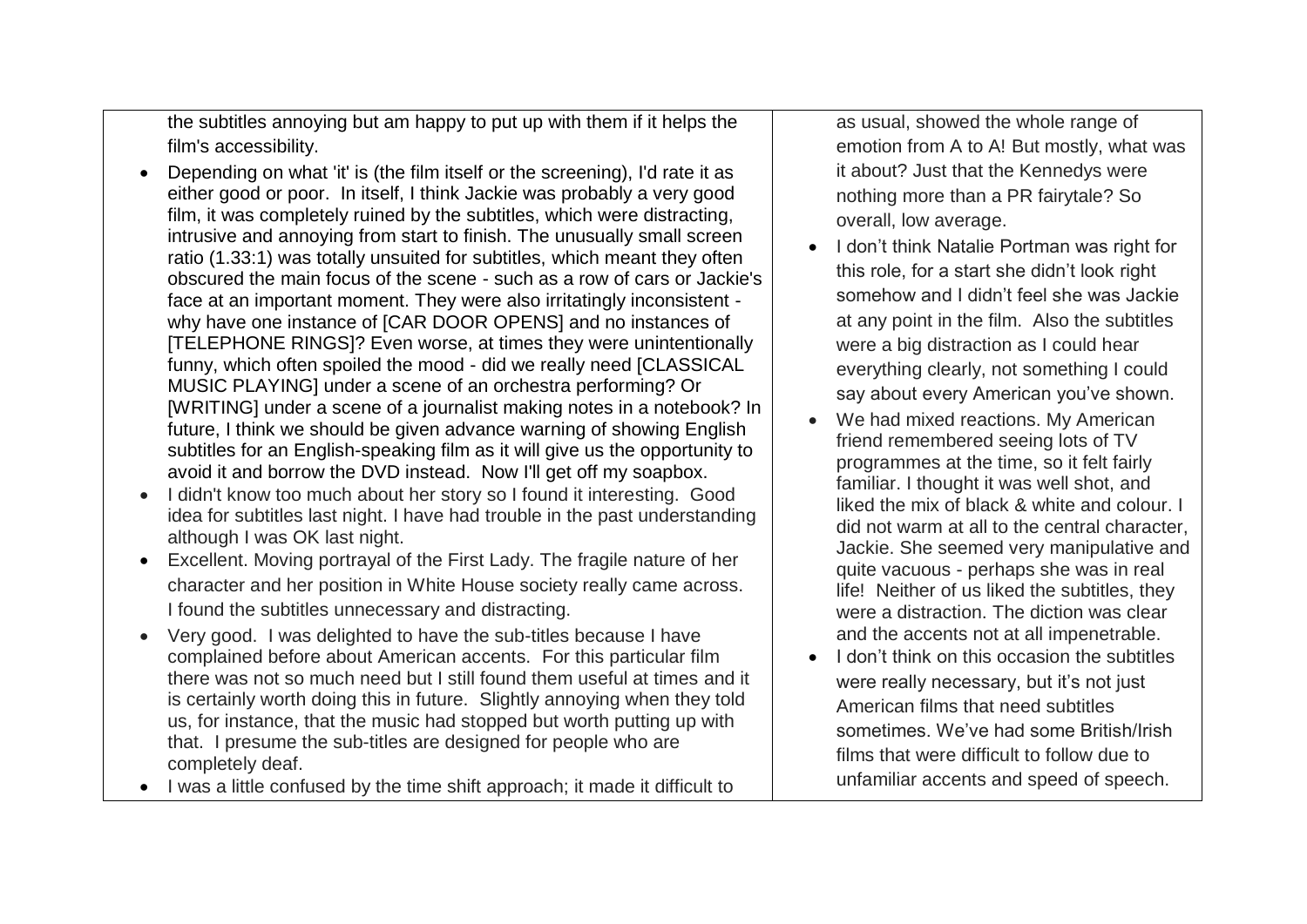remember that the events took place in only a few days. I was swept along by this absorbing account however and appreciated the portrayal of recent history. The use of subtitles did add to my enjoyment.

- Excellent! Totally absorbing narrative! I didn't like the subtitles on what was a crystal clear and well enunciated sound track.
- We thought the film was very good. I personally appreciate sub titles as am hard of hearing but it really was not necessary for this film as the diction was excellent. Usually words in American films are lost to me so I do endorse using subtitles although I do appreciate some people find them very distracting. However we enjoyed the film thank you.
- I thought Jackie was good. It was interesting to see the aftermath of the assassination from her perspective given that the event has been covered in a number of films and was heavily scrutinised by the media at the time. Natalie Portman's portrayal of Jackie was spot on, including the accent. The accents that were not accurate were those of Bobby Kennedy and Lyndon Johnson. With regard to the subtitles, they were totally unnecessary and somewhat spoiled our enjoyment of the film. If you are going to have subtitles for films where the characters accents may be difficult to understand you should also provide subtitles to films with Cockneys, Geordies, Glaswegians and any English speaking actor who attempts to play a foreigner by adopting a false accent.
- Thought provoking. Interesting if correct. Good period detail.
- We vote good. We enjoyed most of the film. Did wonder whether too much graphic detail was necessary. Realise most young people will know little about that period. Very convincing portrait of shock trauma and grief and understandable need to do justice to the departed. Sub titles considered helpful but only needed occasionally unlike some films.
- Good from all three of us. Gripping, with a great performance by Nathalie Portman. Showed how tenuous a position in the public eye can be and how someone can quickly become an embarrassment to the
- I wasn't sure whether it was the venue or Natalie Portman's unemotional portrayal of Jackie that was so cold but I think it was both, not a film to repeat. The subtitles were most welcome though Thank you.
- I did not like the interviewing framework of the film. Or the gruesomely explicit assassination scene. Or the emphasis on all things beautiful. The atmospherical music was good. Natalie Portman excellent.

Re Subtitles. I did not like these because it was perfectly easy to understand these American accents and the 'he sighed', 'incoherent chattering in the background' etc were just tiresome.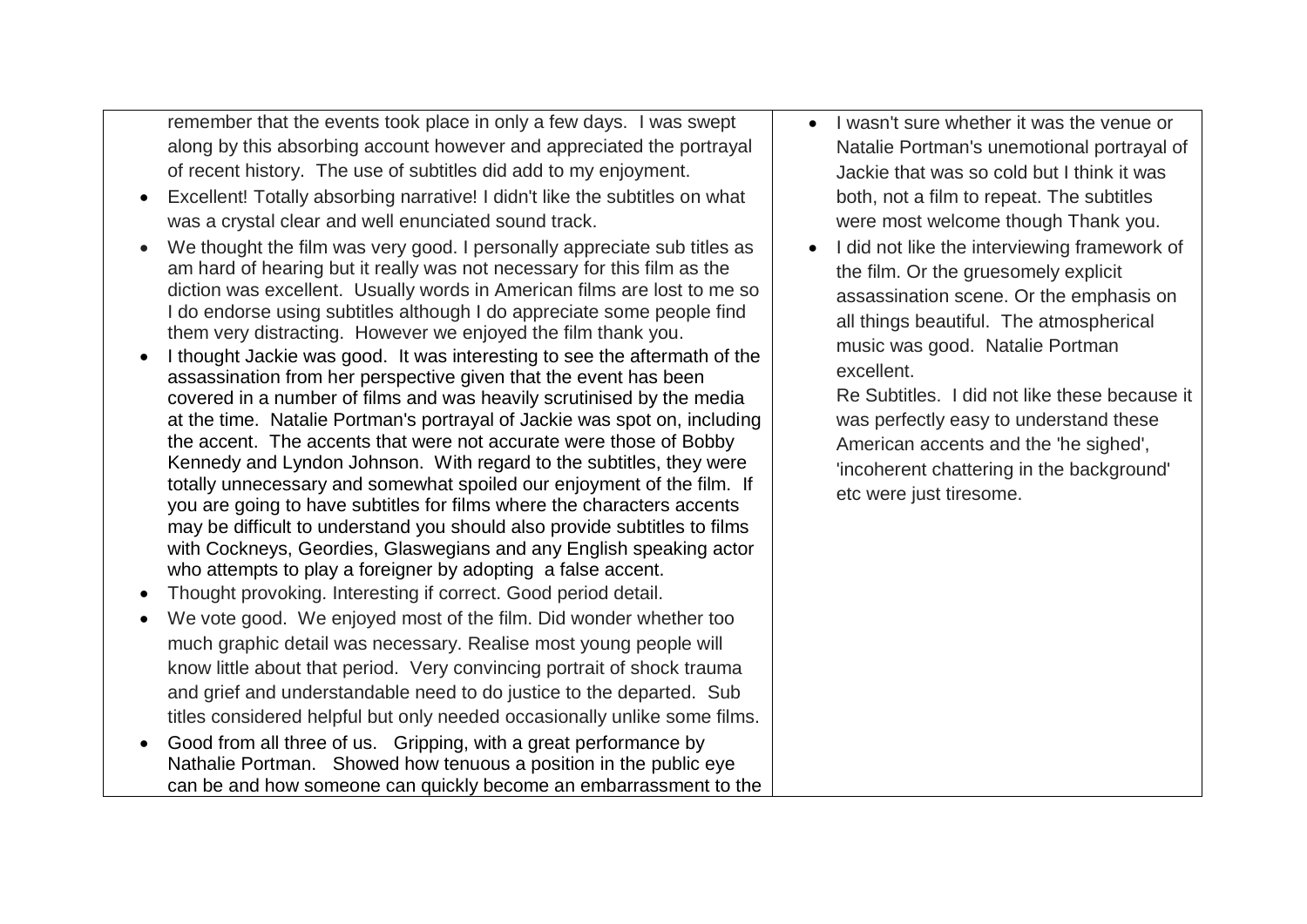|           | establishment. I understand why the subtitles were shown and that they                                                                 |
|-----------|----------------------------------------------------------------------------------------------------------------------------------------|
|           | can help the hard of hearing, but I find them an annoying distraction.                                                                 |
| $\bullet$ | We both thought this film was really good, and thank you for the                                                                       |
|           | subtitles. Natalie Portman was so strong as the lead character, playing                                                                |
|           | the role so convincingly and the rest of the cast were good too. The pre                                                               |
|           | film information, as always, was really interesting in giving an insight                                                               |
|           | into how the film had been made. Thank you!                                                                                            |
|           | I very much enjoyed the film. I thought it was powerful and                                                                            |
|           | unsentimental. It drew you to her, yet at the same time maintained that                                                                |
|           | image of remoteness and mystery that always seemed to surround her.                                                                    |
|           | The use of flashbacks was really effective; showing how much she'd                                                                     |
|           | changed in a very short time. In a way, the contrast between the                                                                       |
|           | Jackie in the White House programme and the post-assassination<br>Jackie was a metaphor for the changes in women's lives which were to |
|           | come in the years ahead. Jackie made efforts to showcase US history in                                                                 |
|           | the renovation she carried out at the White House,; yet in the TV                                                                      |
|           | programme she seemed girlish and hesitant, looking to her husband for                                                                  |
|           | approval at the end of it. After he died, she fought hard to cement his                                                                |
|           | place in history in the middle of her shock and grief whilst admitting at                                                              |
|           | one point in the film that she was really doing it for herself. My friend                                                              |
|           | and I thought the ending was maybe a little protracted but on the whole,                                                               |
|           | it was a very good film and the use of subtitles was greatly appreciated!<br>Thank you for showing it.                                 |
|           | The subtitles in English language films are not necessary. Where do                                                                    |
|           |                                                                                                                                        |
|           | you stop? Irish? Scottish? Are they next? Don't start doing subtitles for                                                              |
|           | any English language films. Thanks.                                                                                                    |
|           | We thought the film was very good, showing a very different aspect of                                                                  |
|           | the aftermath of JFK's killing. Natalie Portman was excellent. However,                                                                |
|           | the subtitles were very intrusive - although some of the new films are a                                                               |
|           | little difficult to hear, the subtitles were more distracting.                                                                         |